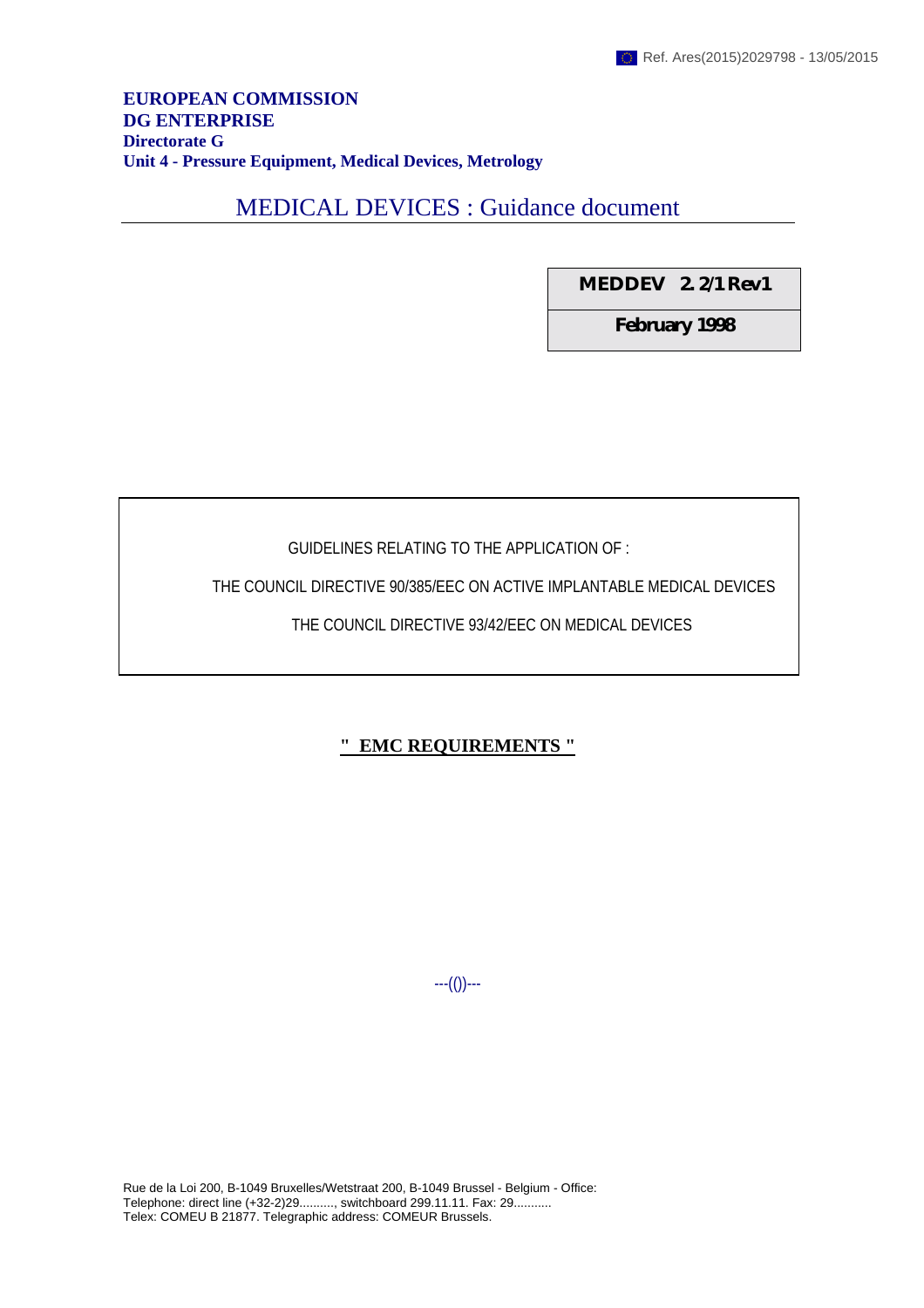# **1. Background**

The notified body group recognised the fact that different NB's chose different ways how to check for EMC essential requirements and identified the need for harmonisation of the ongoing practice. It therefore established a task force group which should collect data and work out a proposal for a commonly agreed practice. This group should not perform additional standardising work as it is already done by CENELEC committees but should try to find a solution which is based on the already existing standards.

In its meeting of April, 29-30, 1996 the notified body group agreed on this position paper.

### **2. Data Collection**

With the aid of a questionnaire NB's were asked whether they already apply EN 60601-1-2 as a basis for testing against the essential requirements and how they handle those points of the standard that are not sufficiently specified yet. Until the NB meeting in April 1995, 12 NBs replied and until the beginning of July 1995 the task force group succeeded to get back in total 22 filled out questionnaires and decided to base its recommendations on that quorum. The first draft was discussed at the NB group meeting in September 1995; the comments received until February, 29th were considered in this 2nd revision of the position paper.

The results of the inquiry can be summarised as follows:

- 1. Almost every NB accepts EN 60601-1-2 as a basis for testing according to the essential requirements.
- 2. Due to some missing test procedures and limit values several specific clauses are handled quite differently by different NBs. Some of the requirements of the EN 60601-1-2 that are only mentioned by headings are seen quite differently.
- 3. There is a need for detailed classification rules of devices and for setting limits for various requirements.

### **3 Recommendations**

Although EMC can become an important issue for electromagnetic devices, the discussion at the NB Group meetings so far showed that there is some tendency of overtesting this aspect. On the one hand, in fact, EMC testing cost already amount to 20 - 50 % of the overall testing cost of a medical electrical device. Already IEC 801-1/1984 concludes that asking for highest immunity levels irrespective the intended use and expected electromagnetic environment would lead to unjustifiable loads.

Having assessed and analysed the present practice the EMC task force group would like to make the following suggestions: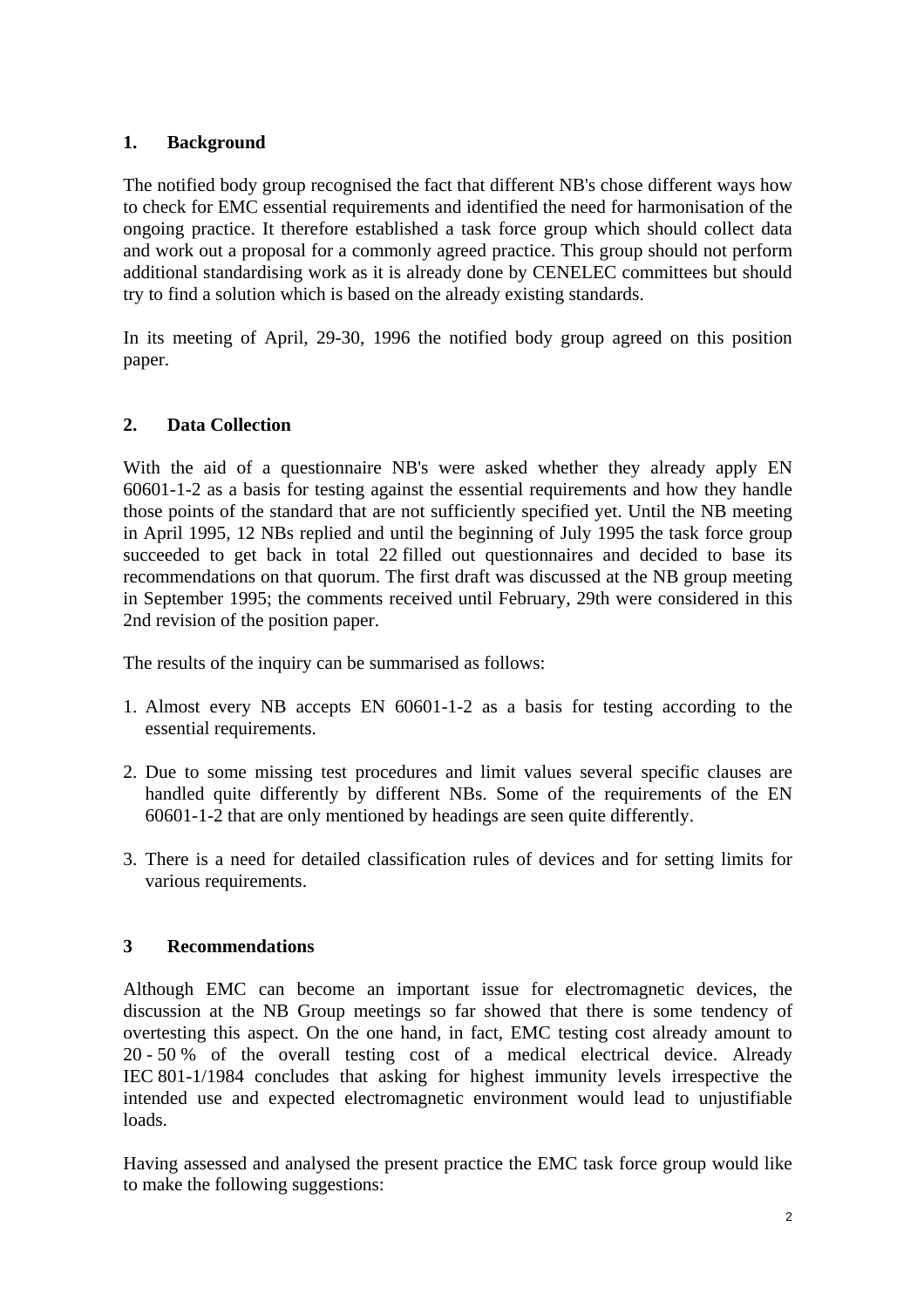As a **basic standard** EN 60601-1-2 should be applied as harmonised standard for EMC aspects of the essential requirements. It is recognised that there is **still some missing information** which will hopefully be specified in the forthcoming 1st amendment to this standard. In the meanwhile to allow a common approach based on the already existing standards, the following recommendations are made: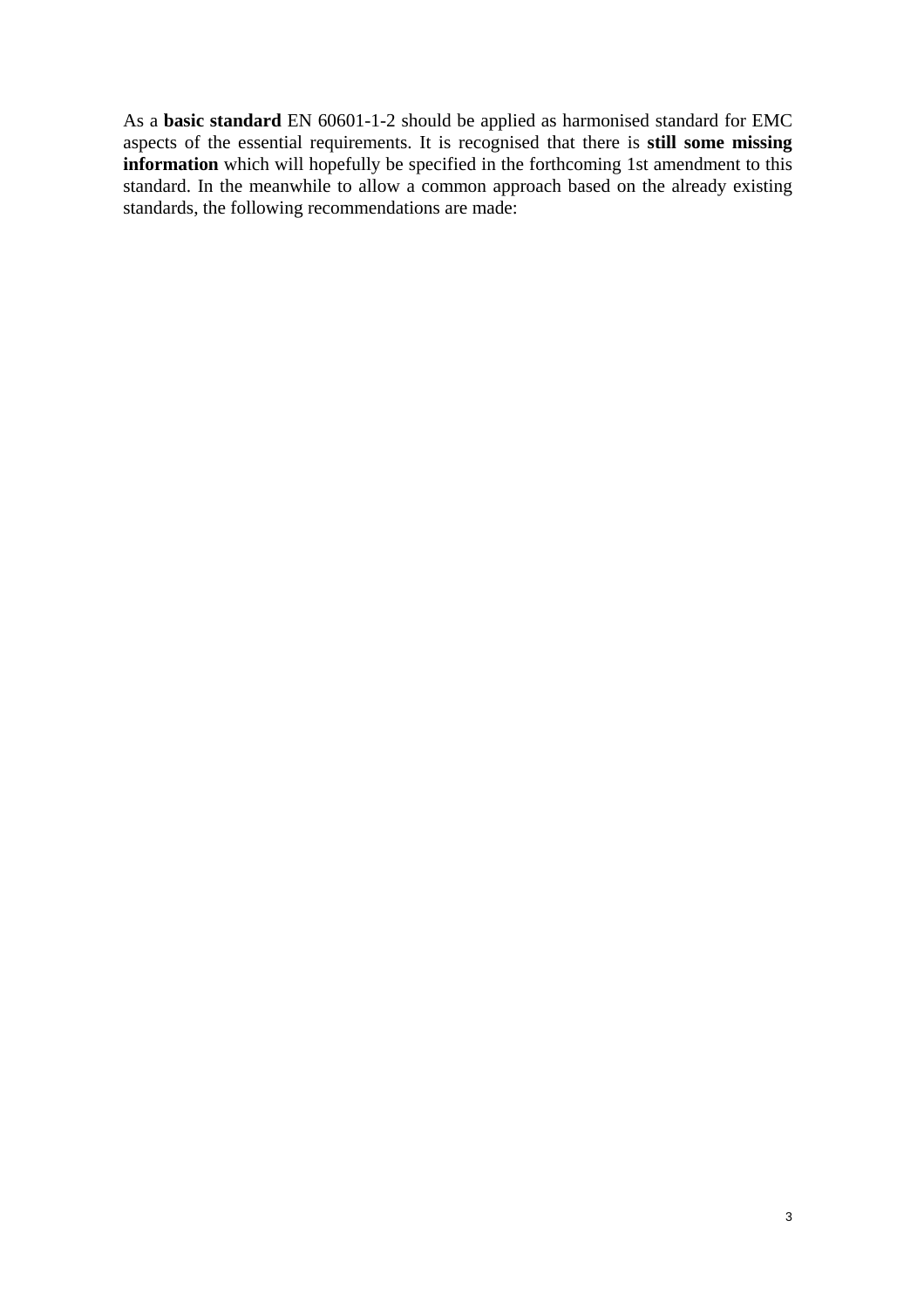### **I. Emission**

Having in mind the increased use of medical electrical equipment the EMC task force group is aware of the need for electromagnetic emission tests in the high frequency range.

- 1. However, by now it **does not support emission tests in the low frequency range** due to the following reasons:
	- a) In general extra low frequency field emitters do not cause safety problems. Requirements for some specific devices should be defined in product standards.
	- b) There are no applicable standards available in this field yet.
	- c) The majority of the NBA does not agree on the necessity of such tests.
- 2. Problems with voltage variations of the general power supply in hospitals increase with the increasing use of medical electrical device and might lead to safety-relevant impairment of the device performance. The EMC task force group identified that **there is a need for testing the potential to disturb the local power supply** within a hospital, however, mandatory tests, e.g. according to EN 60555-2, 3 should not be made before a harmonised requirement will be included into EN 60601-1-2. The EMC task force group does not agree with the rational of clause 36.201.2.1 because especially in a local power supply system disturbances caused by power consuming devices can occur more frequently compared with a public system and might affect the performance of live saving equipment.

#### **II. Immunity**

In general, the MDD's essential requirements address terms of safety and freedom of unacceptable risks. In particular, clause 9.2 and 12.5 refer to **risks** due to magnetic fields, external electric influences and electrostatic discharges rather than to any degradation of performance.

The EMC task force group feels it necessary to clarify the terms "function" and "safe fail" that are addressed in EN 60601-1-2, clause 36.202 where equipment under test is required either "to **fail** without creating a safety hazard" or "to perform its intended **function** as specified by the manufacturer".

In respect to the general requirements of the MDD which address safety-relevant aspects only to minimise risk to an acceptable level the following clarifications are proposed:

"**Function**" refers to safety-relevant aspects rather than to any kind of device performance. For example, this means that a slight distortion of a display could be accepted whereas changing of any kind of energy release could not be tolerated.

"**Fail safe**" means any kind of change in performance that makes it obvious to the user that the intended function is degraded if this does not pose hazard to the patient. This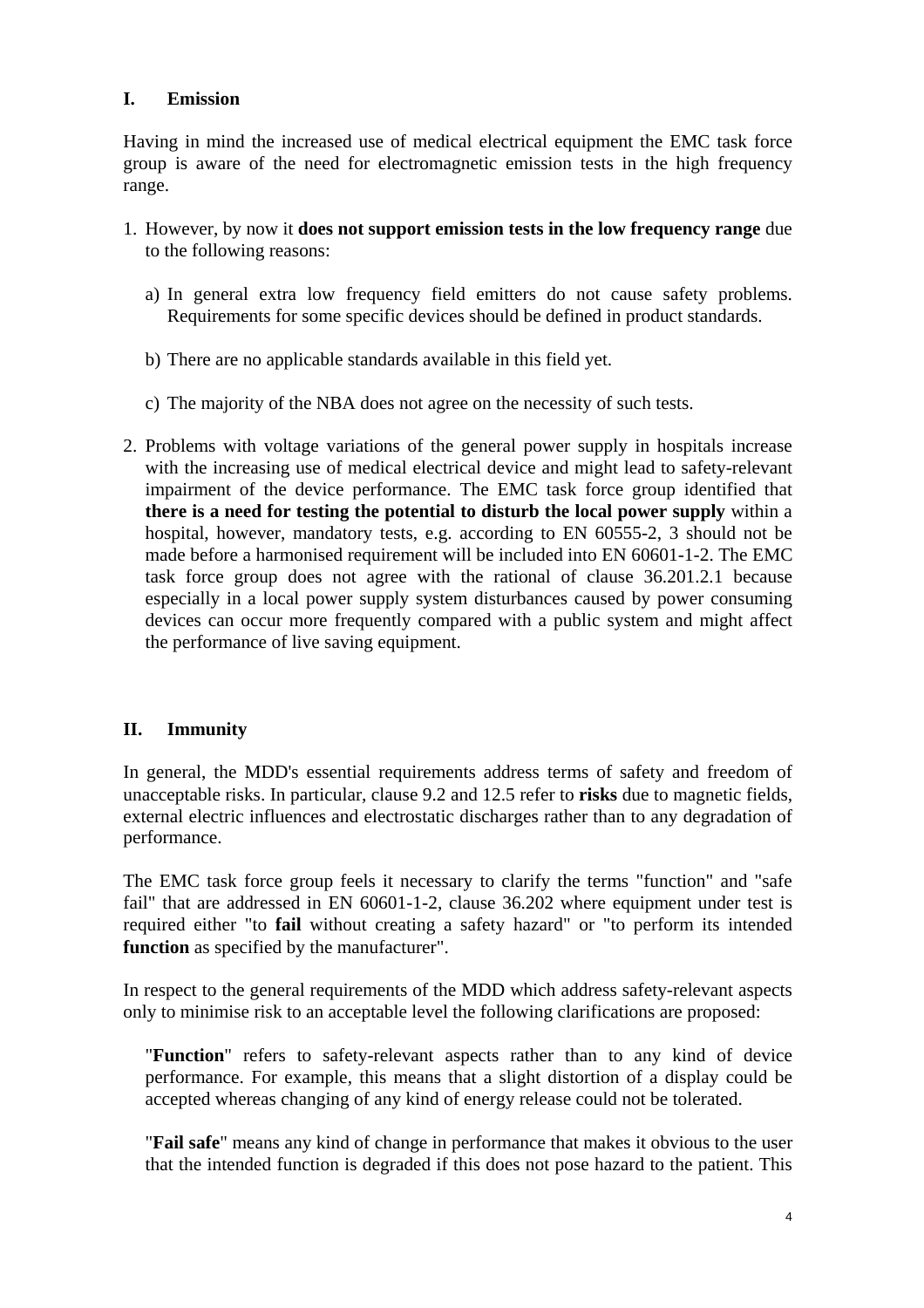may be either an interruption of operation or an audible and/or visible indication of interference.

**As a general rule**, the risk assessment should **include EMC risks** and the influence of the expected electromagnetic environment. However, it should be kept in mind that even within hospitals the electromagnetic environment can be quite different. Based on this analysis and the intended use, the manufacturer should

- a) classify the equipment into class A or B according to EN 55011
- b) design the interference properties of the equipment as
	- **immune** to the applied test fields or
	- **irrelevant changes** of device performance or
	- **fail safe** in the sense as defined above

Although it is recommended that manufacturers should design their products in a way as to increase immunity as high as it is reasonably achievable the **necessity for mandatory immunity tests** should be made dependent on the **risk potential** of the medical products as it results from the risk analysis of the product.

**As a general rule** the EMC task force group recommends to consider immunity **tests** not being **mandatory** for **class I** devices which by definition do not pose inherent hazard to the patient. The manufacturer should be allowed to demonstrate compliance with the essential requirements by other means like drawing conclusions from the operation principle and the chosen design of his equipment.

In special cases risk analysis, however, may make it necessary even for some class I products to provide increased immunity performance as for instance electric wheelchairs that need to be operated safely under high tension lines with fields exceeding the limit values of the immunity requirements of EN 60601-1-2.

### **III. Application of EN 60601-1-2**

Based on the results of the inquiry the EMC task force group recommends to apply the clauses of EN 60601-1-2 related to EMC testing as follows:

- 36.201.1 **Radio frequency emissions** Classification according to EN 55011 into class A or B is made by the manufacturer, based on the intended use of the equipment and the fact, that even within hospitals there are areas of quite different electromagnetic environment. In general, equipment will be class A, equipment intended for home use, class B.
- 36.201.1.6 **High frequency surgical equipment** Testing according to EN 55011, class A, group 2, operation condition of the device according to EN 60601-2-2.
- 36.201.2 **Low frequency emission No tests required** (64 % of the NBs do not agree on the necessity of this test).
- 36.202.1 **Electrostatic discharge**